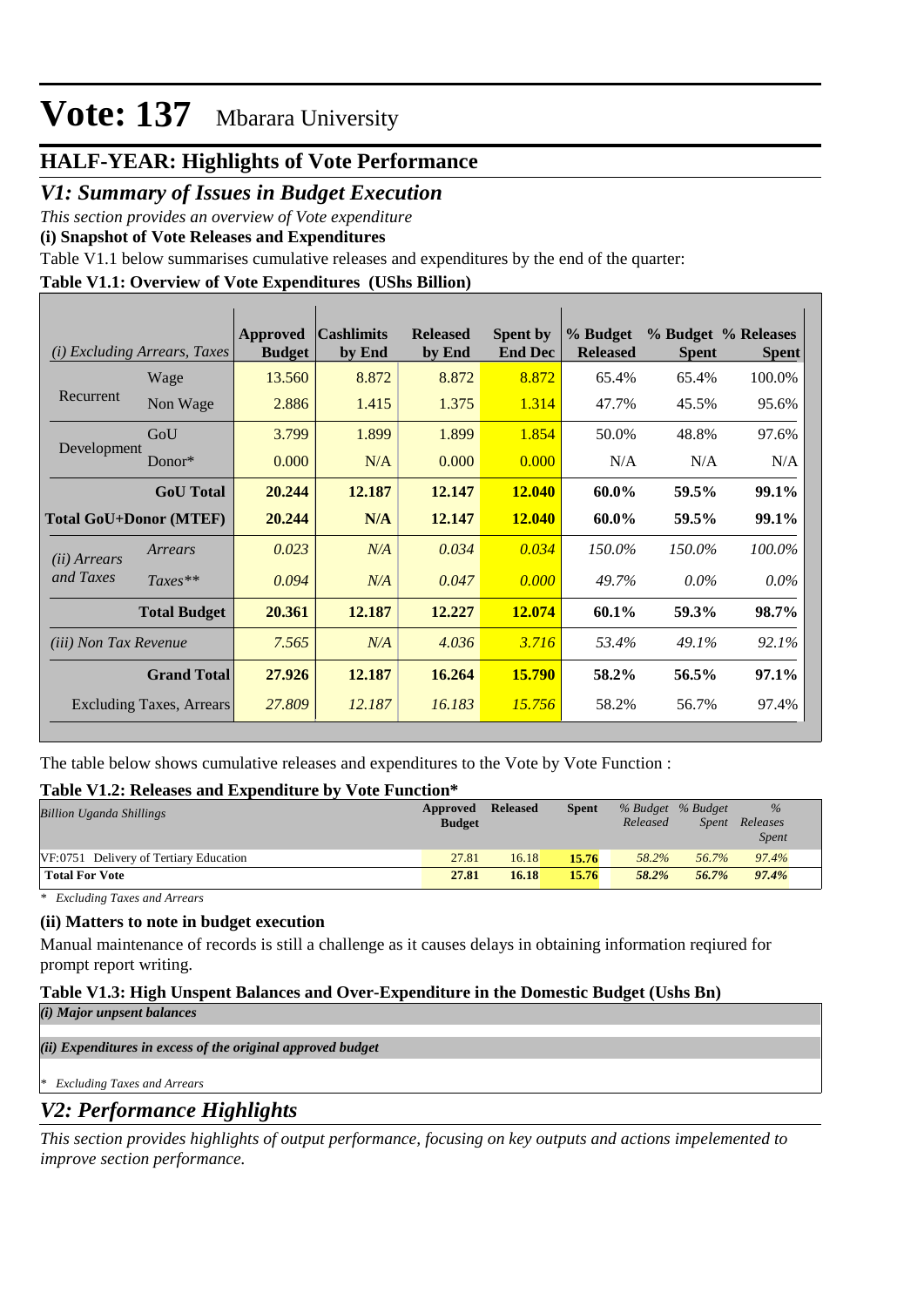# **HALF-YEAR: Highlights of Vote Performance**

## **Table V2.1: Key Vote Output Indicators and Expenditures\***

| <i>Vote, Vote Function</i><br><b>Approved Budget and</b><br><b>Key Output</b><br><b>Planned outputs</b> |                                                                                                                                                                                                                                                                                                                                                                                                                                                                                                                                                                                                                                                                                                                                                                                                                                                                                                                                                                                                                                                                                        | <b>Cumulative Expenditure</b><br>and Performance              | <b>Status and Reasons for any</b><br><b>Variation from Plans</b>          |  |  |
|---------------------------------------------------------------------------------------------------------|----------------------------------------------------------------------------------------------------------------------------------------------------------------------------------------------------------------------------------------------------------------------------------------------------------------------------------------------------------------------------------------------------------------------------------------------------------------------------------------------------------------------------------------------------------------------------------------------------------------------------------------------------------------------------------------------------------------------------------------------------------------------------------------------------------------------------------------------------------------------------------------------------------------------------------------------------------------------------------------------------------------------------------------------------------------------------------------|---------------------------------------------------------------|---------------------------------------------------------------------------|--|--|
| Vote Function: 0751 Delivery of Tertiary Education                                                      |                                                                                                                                                                                                                                                                                                                                                                                                                                                                                                                                                                                                                                                                                                                                                                                                                                                                                                                                                                                                                                                                                        |                                                               |                                                                           |  |  |
| <b>Output: 075101</b>                                                                                   | <b>Teaching and Training</b>                                                                                                                                                                                                                                                                                                                                                                                                                                                                                                                                                                                                                                                                                                                                                                                                                                                                                                                                                                                                                                                           |                                                               |                                                                           |  |  |
|                                                                                                         | Description of Performance: Enroll and register 1,300 new<br>Enroled and registered 856 new<br>students. Conduct 30 weeks of<br>students. Conducted 15 weeks<br>lectures & practicals and 4<br>of lectures & practicals.<br>weeks of examinations. 10<br>Procured Teaching materials<br>weeks of Recess Term for 41<br>(Computers supplies,<br>Nursing and 35 Medical<br>Chemicals, Apparatus and<br>Laboratory completion students. Textbooks) for 3,233 students.<br>Procure teaching materials<br>Held 4 Quality Assurance and<br>(Computers supplies,<br>Curriculum Review<br>Chemicals, Apparatus, and Text meetings/workshops. Timely<br>books) for 3,431 students.<br>payment of salaries for and 10%<br>Conduct 1 Study Trip for each<br>salary increment for 352 staff.<br>of the following programmes:<br>Nursing, Pharmacy, Medical<br>Laboratory Science & Business<br>Administration. Pay Faculty<br>Allowance for 530 GoU Science<br>based students. Conduct<br>Graduation for 965 students.<br>Hold 8 Quality Assurance and<br>Curriculum Review<br>meetings/workshops. |                                                               | The variation is due to on-going<br>procurement process for<br>textbooks. |  |  |
| Performance Indicators:                                                                                 |                                                                                                                                                                                                                                                                                                                                                                                                                                                                                                                                                                                                                                                                                                                                                                                                                                                                                                                                                                                                                                                                                        |                                                               |                                                                           |  |  |
| Students enrolment                                                                                      | 3,431                                                                                                                                                                                                                                                                                                                                                                                                                                                                                                                                                                                                                                                                                                                                                                                                                                                                                                                                                                                                                                                                                  | 3233                                                          |                                                                           |  |  |
| No. of students graduating                                                                              | 965                                                                                                                                                                                                                                                                                                                                                                                                                                                                                                                                                                                                                                                                                                                                                                                                                                                                                                                                                                                                                                                                                    | $\mathbf{0}$                                                  |                                                                           |  |  |
| Pass rates (all courses)                                                                                | 96.0                                                                                                                                                                                                                                                                                                                                                                                                                                                                                                                                                                                                                                                                                                                                                                                                                                                                                                                                                                                                                                                                                   | 96.2                                                          |                                                                           |  |  |
| <b>Output Cost:</b>                                                                                     | UShs Bn:<br>11.472                                                                                                                                                                                                                                                                                                                                                                                                                                                                                                                                                                                                                                                                                                                                                                                                                                                                                                                                                                                                                                                                     | UShs Bn:<br>5.753                                             | % Budget Spent:<br>50.1%                                                  |  |  |
| <b>Output: 075103</b>                                                                                   | Outreach                                                                                                                                                                                                                                                                                                                                                                                                                                                                                                                                                                                                                                                                                                                                                                                                                                                                                                                                                                                                                                                                               |                                                               |                                                                           |  |  |
|                                                                                                         | Description of Performance: Conduct 8 weeks of Leadership No outputs<br>and Community placement for<br>69 Medical students, 20<br>Nursing, 64 Pharmacy & 49<br>Medical Lab. Science, 8 weeks<br>of School Practice for 254<br>Science Education Students, 8<br>weeks of Industrial Training for<br>222 Computer Science,<br>Computer Engineering and<br><b>Information Technology</b><br>Students, 140 Business<br>Administration, and 38 Science<br>Laboratory Technology<br>Students. Participate in the<br>Annual exhibitions for Uganda<br>National Council for Higher<br><b>Education and Uganda National</b><br>Council for Science and<br>Technology.                                                                                                                                                                                                                                                                                                                                                                                                                           |                                                               | The planned outputs were rolled<br>to Quarter three.                      |  |  |
| <b>Output Cost:</b><br><b>Output: 075104</b>                                                            | UShs Bn:<br>0.501<br><b>Students' Welfare</b>                                                                                                                                                                                                                                                                                                                                                                                                                                                                                                                                                                                                                                                                                                                                                                                                                                                                                                                                                                                                                                          | UShs Bn:<br>0.000                                             | 0.0%<br>% Budget Spent:                                                   |  |  |
|                                                                                                         | Description of Performance: Feed and accommodate 260                                                                                                                                                                                                                                                                                                                                                                                                                                                                                                                                                                                                                                                                                                                                                                                                                                                                                                                                                                                                                                   | Fed and accommodated 242                                      | Some food invoices are yet to be                                          |  |  |
|                                                                                                         | GoU students and pay living out GoU students and paid living<br>allowance for 455 GoU<br>students. Provide health care                                                                                                                                                                                                                                                                                                                                                                                                                                                                                                                                                                                                                                                                                                                                                                                                                                                                                                                                                                 | out allowance for 422 GoU non-<br>resident students. Provided | paid.                                                                     |  |  |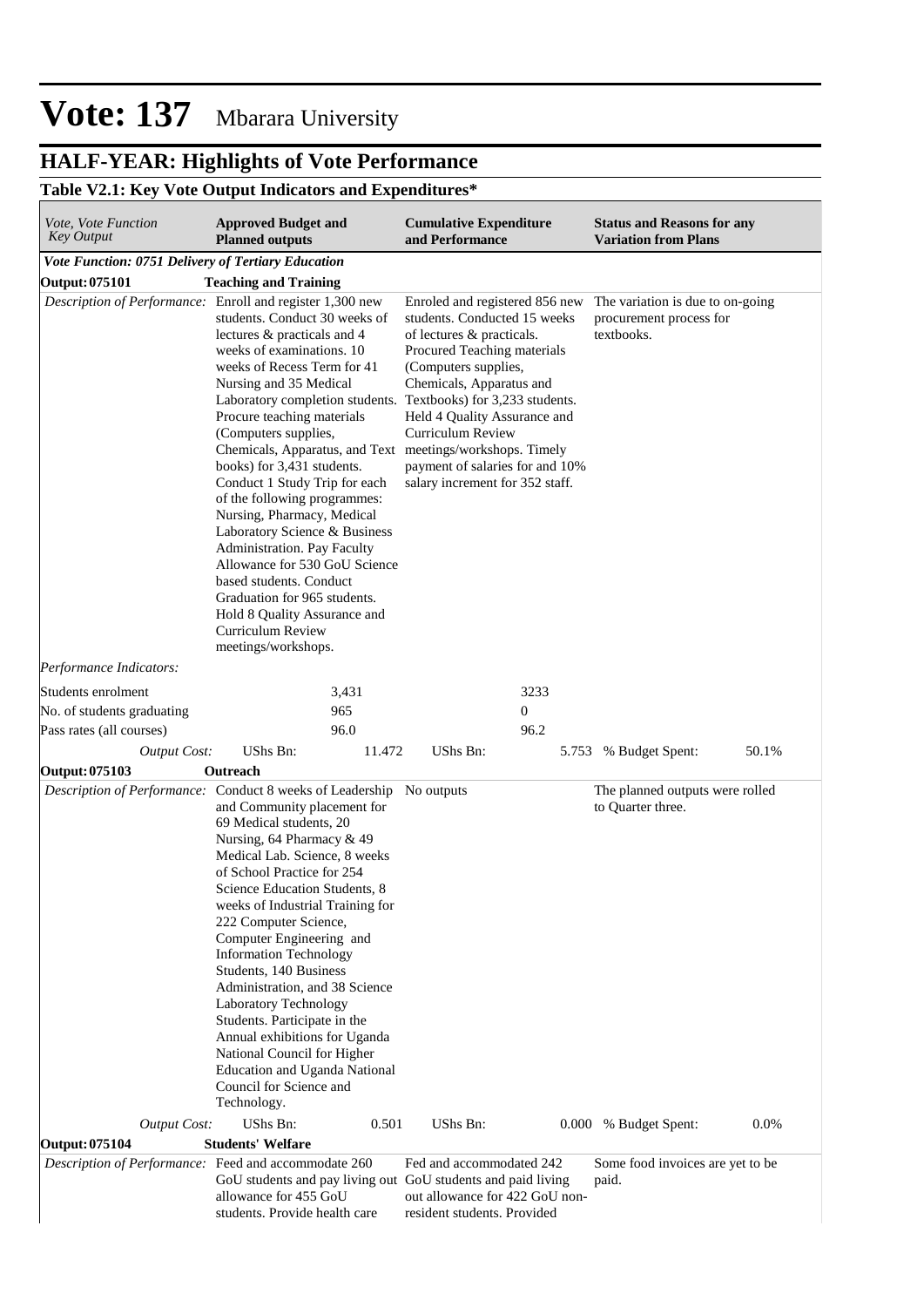## **HALF-YEAR: Highlights of Vote Performance**

| <i>Vote, Vote Function</i><br><b>Key Output</b> | <b>Approved Budget and</b><br><b>Planned outputs</b>                   |       | <b>Cumulative Expenditure</b><br>and Performance                                   |       | <b>Status and Reasons for any</b><br><b>Variation from Plans</b> |       |  |
|-------------------------------------------------|------------------------------------------------------------------------|-------|------------------------------------------------------------------------------------|-------|------------------------------------------------------------------|-------|--|
|                                                 | and recreation (sports and<br>games) facilities for 3,431<br>students. |       | health care and recreation<br>(sports and games) facilities for<br>3.233 students. |       |                                                                  |       |  |
| Performance Indicators:                         |                                                                        |       |                                                                                    |       |                                                                  |       |  |
| No. of students accomodated                     |                                                                        | 715   |                                                                                    | 664   |                                                                  |       |  |
| <b>Output Cost:</b>                             | UShs Bn:                                                               | 0.878 | UShs Bn:                                                                           | 0.347 | % Budget Spent:                                                  | 39.5% |  |
| <b>Vote Function Cost</b>                       | UShs Bn:                                                               |       | 27.809 UShs Bn:                                                                    |       | 15.756 % Budget Spent:                                           | 56.7% |  |
| <b>Cost of Vote Services:</b>                   | UShs $Bn$ :                                                            |       | 27.809 UShs Bn:                                                                    |       | <b>15.756</b> % Budget Spent:                                    | 56.7% |  |

*\* Excluding Taxes and Arrears*

Quarter 3 Cash limits Development Budget indicated a decline in expected releases which will affect the construction works going on at Kihumuro Campus.

#### **Table V2.2: Implementing Actions to Improve Vote Performance**

| <b>Planned Actions:</b>                                                                                                                       | <b>Actual Actions:</b>                                                                                                                                                            | <b>Reasons for Variation</b>                                                                       |  |  |  |  |
|-----------------------------------------------------------------------------------------------------------------------------------------------|-----------------------------------------------------------------------------------------------------------------------------------------------------------------------------------|----------------------------------------------------------------------------------------------------|--|--|--|--|
| Vote: 137 Mbarara University                                                                                                                  |                                                                                                                                                                                   |                                                                                                    |  |  |  |  |
| Vote Function: 07 51 Delivery of Tertiary Education                                                                                           |                                                                                                                                                                                   |                                                                                                    |  |  |  |  |
| Continued with infrastructure<br>development mainly at Kihumuro -<br>Faculty of Applied Sciences and<br>Technology                            | Continued with infrastructure<br>development mainly at Kihumuro -<br>Faculty of Applied Sciences and<br>Technology (FAST) as a priority.                                          | Completion of the FAST Block is<br>expected IN FY 2015/16 with installation<br>of Lifts.           |  |  |  |  |
| Continue to lobby government for<br>additional wage to improve staffing levels<br>to atleast 50%.                                             | Hired part time and visitng academic staff<br>to teach and examine students. Continued<br>to lobby government for additional wage<br>to improve staffing levels to atleast 50%.   | Government did not increase wage to cater<br>for improvement of staffing levels to<br>atleast 50%. |  |  |  |  |
| Vote: 137 Mbarara University                                                                                                                  |                                                                                                                                                                                   |                                                                                                    |  |  |  |  |
| Vote Function: 07 51 Delivery of Tertiary Education                                                                                           |                                                                                                                                                                                   |                                                                                                    |  |  |  |  |
| Accreditation of University programmes<br>by NCHE. Emphasise procurement<br>planning and endherence to plans and<br><b>Quality Assurance.</b> | MUST continued to enforce Accreditation<br>of Academic programmes by NCHE.<br><b>Emphasised Quality Assurance systems</b><br>and procurement planning and adeherence<br>to plans. | There are delays by NCHE to accredit<br>submitted programmes.                                      |  |  |  |  |

## *V3: Details of Releases and Expenditure*

*This section provides a comprehensive summary of the outputs delivered by the Vote and further details of Vote expenditures by Vote Function and Expenditure Item.*

#### **Table V3.1: GoU Releases and Expenditure by Output\***

| Billion Uganda Shillings                                        | Approved      | <b>Released</b> | <b>Spent</b> | $%$ GoU       | $%$ GoU       | $%$ GoU      |
|-----------------------------------------------------------------|---------------|-----------------|--------------|---------------|---------------|--------------|
|                                                                 | <b>Budget</b> |                 |              | <b>Budget</b> | <b>Budget</b> | Releases     |
|                                                                 |               |                 |              | Released      | <i>Spent</i>  | <i>Spent</i> |
| VF:0751 Delivery of Tertiary Education                          | 20.24         | 12.15           | 12.04        | 60.0%         | 59.5%         | 99.1%        |
| Class: Outputs Provided                                         | 16.36         | 10.20           | 10.14        | 62.4%         | 62.0%         | 99.4%        |
| 075101 Teaching and Training                                    | 8.32          | 4.16            | 4.10         | 50.0%         | 49.3%         | 98.4%        |
| 075102 Research, Consultancy and Publications                   | 0.08          | 0.04            | 0.03         | 50.0%         | 46.3%         | 92.7%        |
| 075103 Outreach                                                 | 0.08          | 0.00            | 0.00         | $0.0\%$       | $0.0\%$       | N/A          |
| 075104 Students' Welfare                                        | 0.36          | 0.15            | 0.15         | $42.0\%$      | 42.7%         | 101.5%       |
| 075105 Administration and Support Services                      | 7.53          | 5.86            | 5.86         | 77.8%         | 77.9%         | 100.1%       |
| Class: Outputs Funded                                           | 0.09          | 0.05            | 0.04         | 50.0%         | 49.9%         | 99.8%        |
| 075151 Guild Services                                           | 0.06          | 0.03            | 0.03         | 50.0%         | 50.0%         | 100.0%       |
| 075152 Subsciptions to Research and International Organisations | 0.03          | 0.02            | 0.01         | 50.0%         | 49.8%         | 99.5%        |
| Class: Capital Purchases                                        | 3.80          | 1.90            | 1.85         | 50.0%         | 48.8%         | 97.6%        |
| 075172 Government Buildings and Administrative Infrastructure   | 3.20          | 1.58            | 1.68         | 49.3%         | 52.6%         | $106.6\%$    |
| 075173 Roads, Streets and Highways                              | 0.10          | 0.05            | 0.02         | 50.0%         | $19.6\%$      | 39.2%        |
|                                                                 |               |                 |              |               |               |              |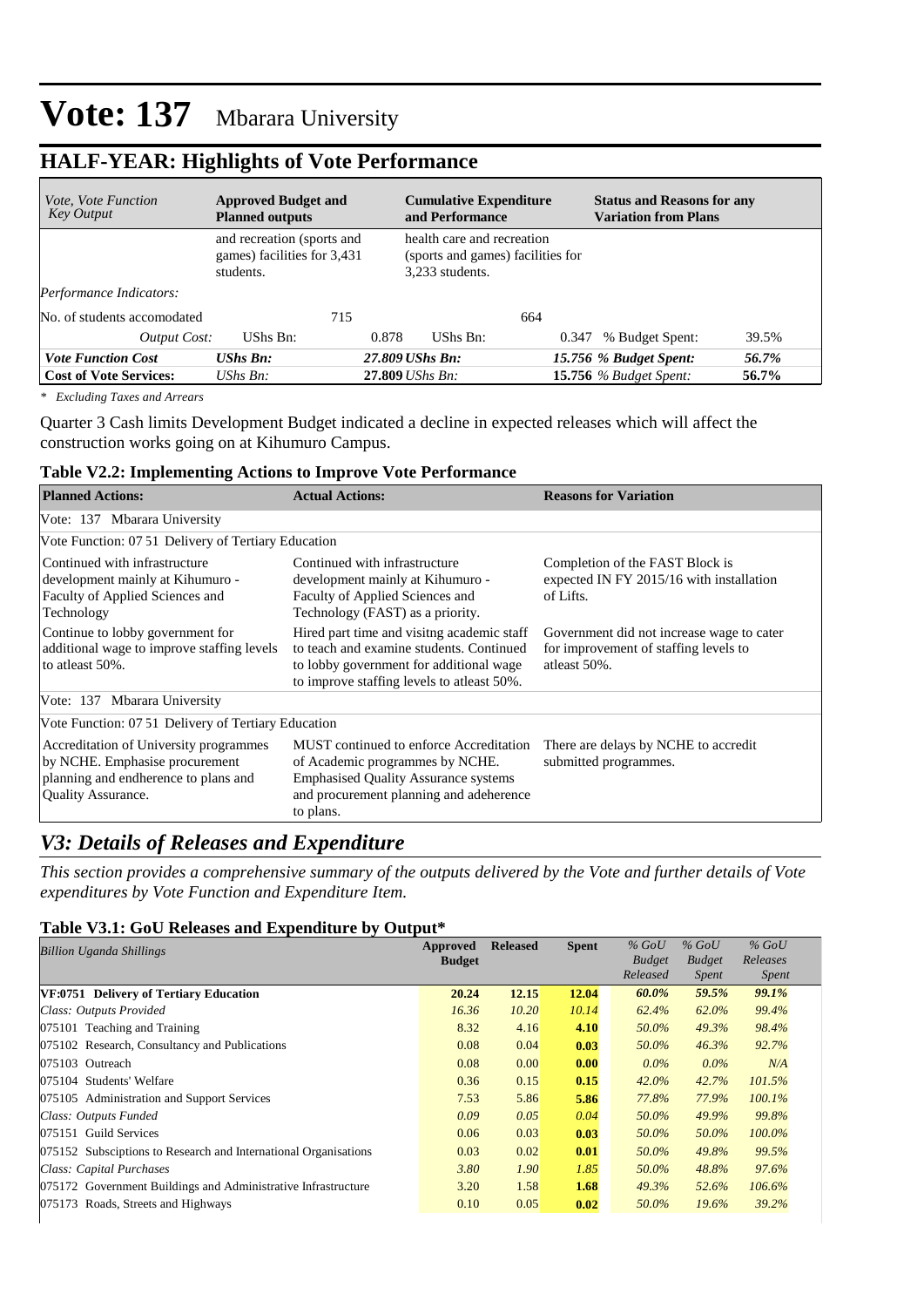# **HALF-YEAR: Highlights of Vote Performance**

| 075175 Purchase of Motor Vehicles and Other Transport Equipment  | 0.15  | 0.07  | 0.00 <sub>l</sub> | 49.7%    | $0.0\%$ | $0.0\%$ |
|------------------------------------------------------------------|-------|-------|-------------------|----------|---------|---------|
| 075176 Purchase of Office and ICT Equipment, including Software  | 0.10  | 0.05  | 0.03              | 50.0%    | 29.5%   | 59.0%   |
| 075177 Purchase of Specialised Machinery & Equipment             | 0.20  | 0.10  | 0.09              | 50.0%    | 42.2%   | 84.4%   |
| 075178 Purchase of Office and Residential Furniture and Fittings | 0.05  | 0.05  | 0.04              | $95.0\%$ | 78.9%   | 83.1%   |
| <b>Total For Vote</b>                                            | 20.24 | 12.15 | 12.04             | 60.0%    | 59.5%   | 99.1%   |

*\* Excluding Taxes and Arrears*

## **Table V3.2: 2014/15 GoU Expenditure by Item**

| <b>Billion Uganda Shillings</b>                           | <b>Approved</b><br><b>Budget</b> | <b>Releases</b> | <b>Expend-</b><br>iture | % Budged<br><b>Released</b> | % Budget<br><b>Spent</b> | %Releases<br><b>Spent</b> |
|-----------------------------------------------------------|----------------------------------|-----------------|-------------------------|-----------------------------|--------------------------|---------------------------|
| <b>Output Class: Outputs Provided</b>                     | 16.36                            | 10.20           | <b>10.14</b>            | 62.4%                       | 62.0%                    | 99.4%                     |
| 211101 General Staff Salaries                             | 12.90                            | 8.54            | 8.54                    | 66.2%                       | 66.2%                    | 100.0%                    |
| 211102 Contract Staff Salaries (Incl. Casuals, Temporary) | 0.66                             | 0.33            | 0.33                    | 50.0%                       | 50.0%                    | 100.0%                    |
| 211103 Allowances                                         | 0.10                             | 0.05            | 0.05                    | 50.0%                       | 49.5%                    | 98.9%                     |
| 212101 Social Security Contributions                      | 0.70                             | 0.35            | 0.35                    | 50.0%                       | 50.0%                    | 100.0%                    |
| 213001 Medical expenses (To employees)                    | 0.02                             | 0.01            | 0.01                    | 50.0%                       | 49.3%                    | 98.7%                     |
| 213002 Incapacity, death benefits and funeral expenses    | 0.01                             | 0.01            | 0.01                    | 50.0%                       | 42.5%                    | 84.9%                     |
| 213003 Retrenchment costs                                 | 0.01                             | 0.00            | 0.00                    | 50.0%                       | 25.0%                    | 50.0%                     |
| 221001 Advertising and Public Relations                   | 0.03                             | 0.01            | 0.01                    | 45.6%                       | 45.6%                    | 100.0%                    |
| 221002 Workshops and Seminars                             | 0.03                             | 0.02            | 0.01                    | 50.0%                       | 46.5%                    | 93.0%                     |
| 221003 Staff Training                                     | 0.04                             | 0.02            | 0.02                    | 50.0%                       | 50.0%                    | 100.0%                    |
| 221004 Recruitment Expenses                               | 0.01                             | 0.01            | 0.01                    | 50.0%                       | 50.0%                    | 100.0%                    |
| 221005 Hire of Venue (chairs, projector, etc)             | 0.00                             | 0.00            | 0.00                    | 50.0%                       | 25.0%                    | 50.0%                     |
| 221006 Commissions and related charges                    | 0.07                             | 0.03            | 0.04                    | 50.0%                       | 55.0%                    | 110.0%                    |
| 221007 Books, Periodicals & Newspapers                    | 0.12                             | 0.06            | 0.00                    | 51.5%                       | 1.9%                     | 3.7%                      |
| 221008 Computer supplies and Information Technology (IT   | 0.04                             | 0.02            | 0.02                    | 50.0%                       | 50.0%                    | 100.0%                    |
| 221009 Welfare and Entertainment                          | 0.04                             | 0.02            | 0.02                    | 50.0%                       | 51.3%                    | 102.5%                    |
| 221010 Special Meals and Drinks                           | 0.16                             | 0.07            | 0.07                    | 43.2%                       | 43.2%                    | 100.0%                    |
| 221011 Printing, Stationery, Photocopying and Binding     | 0.08                             | 0.04            | 0.04                    | 50.0%                       | 50.2%                    | 100.4%                    |
| 221012 Small Office Equipment                             | 0.01                             | 0.01            | 0.00                    | 50.0%                       | 46.6%                    | 93.2%                     |
| 221014 Bank Charges and other Bank related costs          | 0.01                             | 0.00            | 0.00                    | 50.0%                       | 50.0%                    | 100.0%                    |
| 222001 Telecommunications                                 | 0.03                             | 0.02            | 0.02                    | 50.0%                       | 49.7%                    | 99.4%                     |
| 222002 Postage and Courier                                | 0.01                             | 0.00            | 0.00                    | 50.0%                       | 47.4%                    | 94.8%                     |
| 222003 Information and communications technology (ICT)    | 0.09                             | 0.05            | 0.05                    | 50.0%                       | 50.0%                    | 100.0%                    |
| 223001 Property Expenses                                  | 0.08                             | 0.04            | 0.04                    | 50.0%                       | 50.0%                    | 100.0%                    |
| 223002 Rates                                              | 0.00                             | 0.00            | 0.00                    | 50.0%                       | 25.0%                    | 50.0%                     |
| 223003 Rent – (Produced Assets) to private entities       | 0.04                             | 0.01            | 0.01                    | 26.3%                       | 37.1%                    | 141.4%                    |
| 223004 Guard and Security services                        | 0.01                             | 0.00            | 0.00                    | 50.0%                       | 50.0%                    | 100.0%                    |
| 223005 Electricity                                        | 0.08                             | 0.04            | 0.04                    | 50.0%                       | 50.0%                    | 100.0%                    |
| 223006 Water                                              | 0.05                             | 0.03            | 0.03                    | 50.0%                       | 50.0%                    | 100.0%                    |
| 223007 Other Utilities- (fuel, gas, firewood, charcoal)   | 0.01                             | 0.00            | 0.00                    | 50.0%                       | 50.0%                    | 100.0%                    |
| 224001 Medical and Agricultural supplies                  | 0.10                             | 0.05            | 0.05                    | 50.0%                       | 50.0%                    | 100.0%                    |
| 224002 General Supply of Goods and Services               | 0.00                             | 0.01            | 0.01                    | N/A                         | N/A                      | 100.0%                    |
| 224004 Cleaning and Sanitation                            | 0.03                             | 0.01            | 0.01                    | 29.7%                       | 29.4%                    | 99.2%                     |
| 224005 Uniforms, Beddings and Protective Gear             | 0.01                             | 0.00            | 0.00                    | 50.0%                       | 44.3%                    | 88.7%                     |
| 225001 Consultancy Services- Short term                   | 0.01                             | 0.01            | 0.00                    | 50.0%                       | 25.0%                    | 50.0%                     |
| 226001 Insurances                                         | 0.02                             | 0.01            | 0.01                    | 50.0%                       | 25.0%                    | 50.0%                     |
| 227001 Travel inland                                      | 0.08                             | 0.03            | 0.03                    | 32.2%                       | 34.3%                    | 106.6%                    |
| 227002 Travel abroad                                      | 0.07                             | 0.03            | 0.04                    | 50.0%                       | 55.2%                    | 110.5%                    |
| 227004 Fuel, Lubricants and Oils                          | 0.08                             | 0.04            | 0.04                    | 44.1%                       | 44.8%                    | 101.6%                    |
| 228001 Maintenance - Civil                                | 0.04                             | 0.02            | 0.02                    | 50.0%                       | 54.7%                    | 109.4%                    |
| 228002 Maintenance - Vehicles                             | 0.08                             | 0.04            | 0.04                    | 50.0%                       | 50.1%                    | 100.2%                    |
| 228003 Maintenance - Machinery, Equipment & Furniture     | 0.03                             | 0.02            | 0.02                    | 50.0%                       | 45.1%                    | 90.2%                     |
| 282101 Donations                                          | 0.00                             | 0.00            | 0.00                    | 50.0%                       | 50.0%                    | 100.0%                    |
| 282103 Scholarships and related costs                     | 0.37                             | 0.16            | 0.16                    | 42.3%                       | 42.0%                    | 99.3%                     |